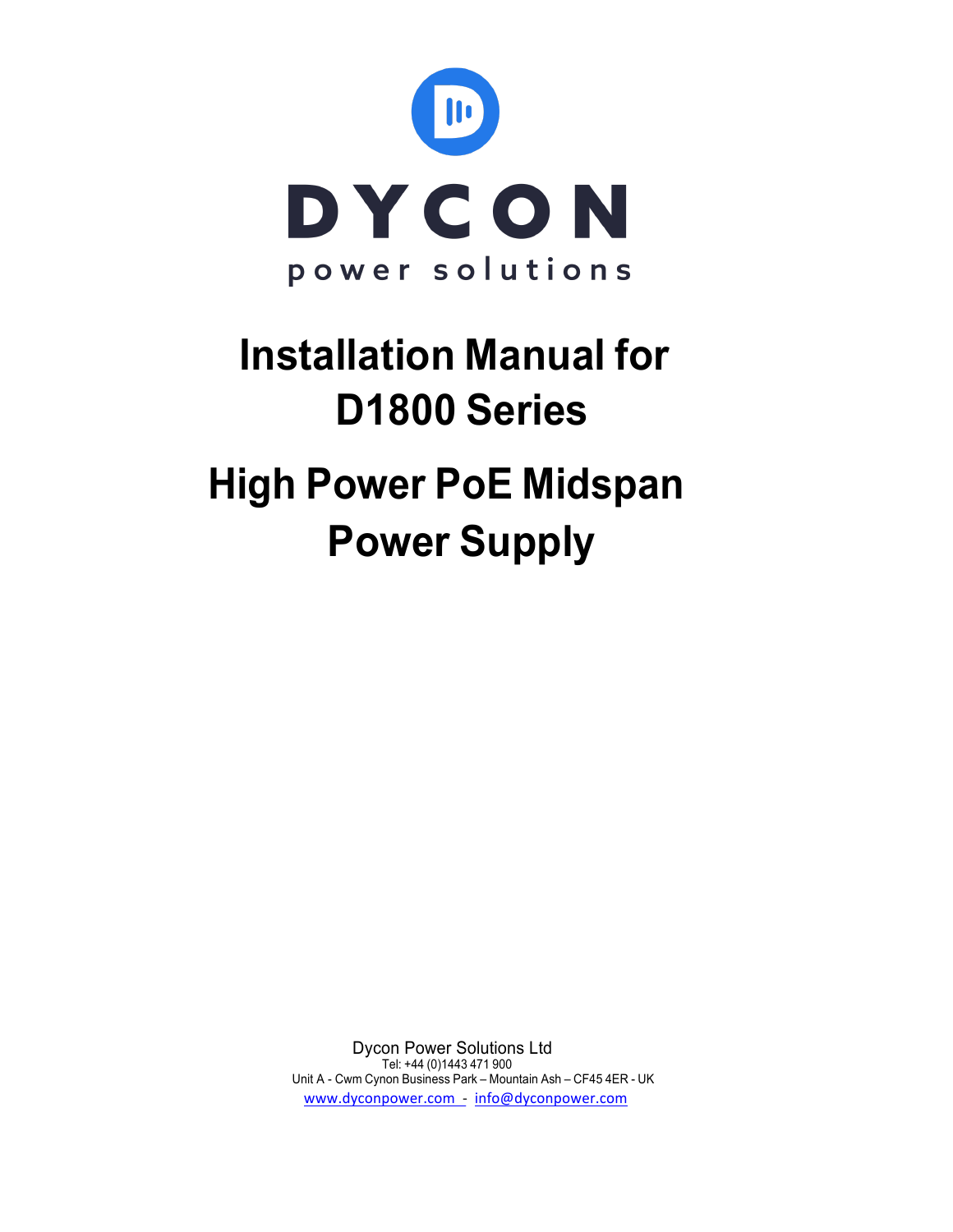# **1 Package Contents**

- D18XX PoE Mid-span unit
- Mains cable
- Four M4 x 8mm Philips flat head screws
- Dycon warranty statement
- D1800 series manual

# **2 Description**

The D1800 PoE Midspan Series is powered by one or more highly efficient switched mode power supplies that reduce rack cabinet heat and user running costs. The unit is designed for simplicity and true "Plug and Play" system integration. The unit will simultaneously supply over 30 watts to each connected powered device and individual ports are over-current protected according to the class of the connected device.

#### *2.1 Features*

 IEEE 802-af and IEEE 802-at Type 1 and Type 2 compliant Power supply better than 85% efficient at full load Genuine full power available simultaneously across all ports Fully automatic powered device signature detection and power limiting 4 to 16 port model variants available 3U 19 inch rack mounted and desk mounted versions Simple "Plug and Play" system integration Full thermal and over-current protection Power outputs transient protected Power supply failure redundancy limited to multiples of 4 ports

# **3 Installation**



 $D1804 - 4$  ports – front plate



D1808 – 8 ports – front plate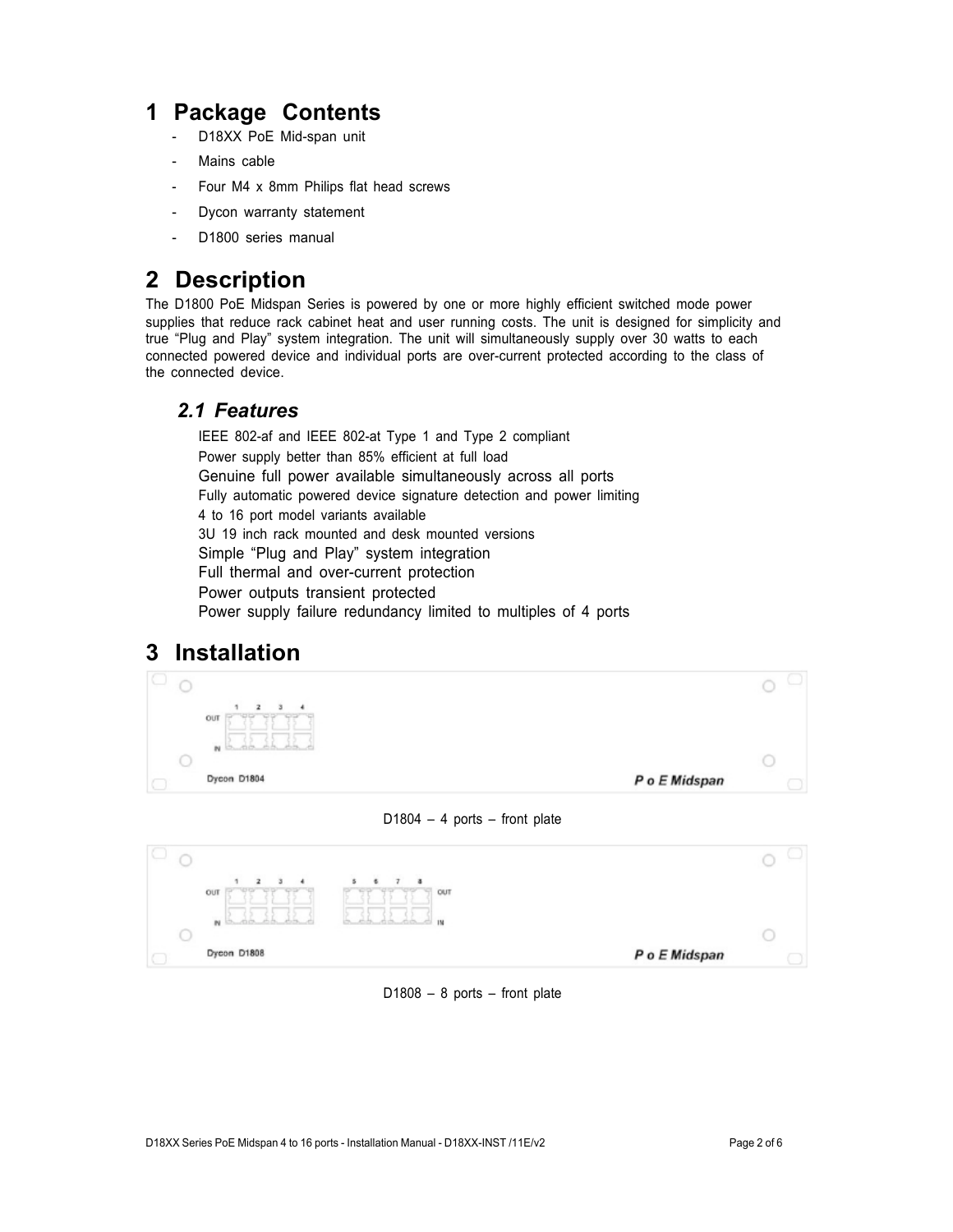

 $D1812 - 12$  ports – front plate



 $D1816 - 16$  ports – front plate

## *3.1 Power Cable Connection*

The AC power cable is connected to the switched IEC power inlet located at the rear of the Dycon PoE Midspan unit. The power cord must be plugged into an earthed 230V nominal power outlet, with a minimum current rating of 10A.

## *3.2 Ethernet Connection*

Category 5e cables using 10BASE-T and 100BASE-T Ethernet 8P8C modular connections can be used with this PoE midspan power injector. The unit can provide nominal maximum of ~34W (measured at the midspan output depending on the class of the powered device) at  $~54V$  ( $~630mA$ ) per port and is IEEE 802-at complaint and backwards compatible with IEEE 802-af.

The Ethernet ports are organised in multiples of 4 pairs of 8P8C modular connectors (RJ45). Depending on the model a maximum of 16 ports are available. The Ethernet data input (from an Ethernet switch etc.) is connected to the lower data input connectors and the output with injected power is connected to the corresponding upper data and power output connector.

- 1. Check the unit is plugged in and switched on at the rear of the unit. The yellow standby LEDs on the front modular connectors will be illuminated indicating that power is available.
- 2. Connect the Ethernet data cables to the bottom row data inputs.
- 3. Connect the cable to the powered device to the corresponding upper data and power output modular connector.
- 4. Wait for a few seconds and check that the Green LED illuminates indicating that a valid power signature has been detected from the powered device and output power has been successfully applied.

| <b>INDICATORS</b> | <b>OFF</b>                                                  | <b>ON</b>                                                                         |
|-------------------|-------------------------------------------------------------|-----------------------------------------------------------------------------------|
| <b>YELLOW</b>     | Port power not available, unit switched off <sup>1</sup>    | Port power available                                                              |
| <b>GREEN</b>      | Powered device disconnected or invalid device<br>plugged in | Powered device signature successfully detected<br>and power applied over Ethernet |

## *3.3 LED Indicators*

**Notes:**Each 4 pairs of modular connectors are powered by an individual power supply. Should an individual power supply fault develop or the power supply temporarily close down after a thermal overload, only four out a potential 16 ports will be affected.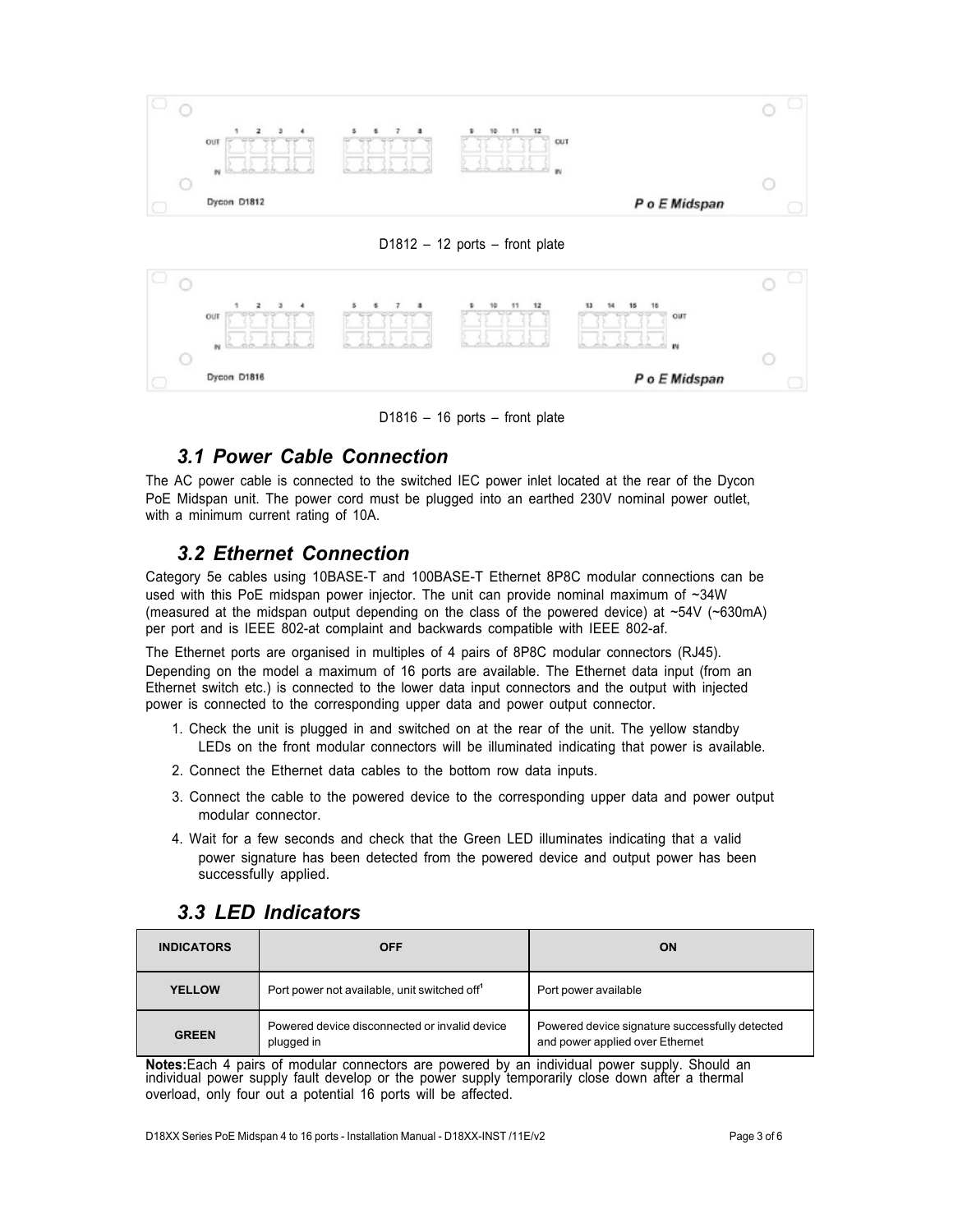# **4 Technical Specifications**

| <b>Part Number</b>                              | D1804 - 4 ports                      |                |                | D1808 - 8 ports D1812 - 12 ports D1816 - 16 ports |
|-------------------------------------------------|--------------------------------------|----------------|----------------|---------------------------------------------------|
| <b>Power Available</b>                          | Max. 120 watts                       | Max. 240 watts | Max. 360 watts | Max. 480 watts                                    |
| Max. Input<br>Current at 230V                   | 0.65A                                | 1.3A           | 1.95A          | 2.6A                                              |
| <b>AC Power Supply</b><br><b>Voltage</b>        | 207V to 253V                         |                |                |                                                   |
| <b>AC Input</b>                                 | 49Hz to 61Hz                         |                |                |                                                   |
| <b>Network Inputs</b>                           | 10/100 Base-T                        |                |                |                                                   |
| <b>Outputs</b>                                  | 54V nominal, +/- 3%                  |                |                |                                                   |
| <b>Port Power</b><br><b>Output</b>              | 35W (630mA at 55.5V) maximum         |                |                |                                                   |
| <b>Fuse Rating</b>                              | Time delay T6.3A 20mm fuse, 250 V    |                |                |                                                   |
| <b>Operating</b><br><b>Temperature</b><br>Range | -10 $^{\circ}$ C to +40 $^{\circ}$ C |                |                |                                                   |
| Size (L x W x D)                                | 485mm x 285mm x 90mm                 |                |                |                                                   |
| Weight                                          | 4kg                                  | 4.3kg          | 4.6kg          | 4.9kg                                             |

# **5 Safety and environmental Information**

## *5.1 Equipment Modifications*

This equipment must be installed and used in strict accordance with the instructions given in this manual. This equipment contains no user-serviceable components. Unauthorised changes or modifications to this equipment will invalidate all applicable regulatory certifications and approvals.

Every care has been taken in the preparation of this manual. Please inform us of any inaccuracy or omission. Dycon Ltd cannot be held responsible for any technical or typographical errors and reserves the right to make changes to the product and manuals without prior notice.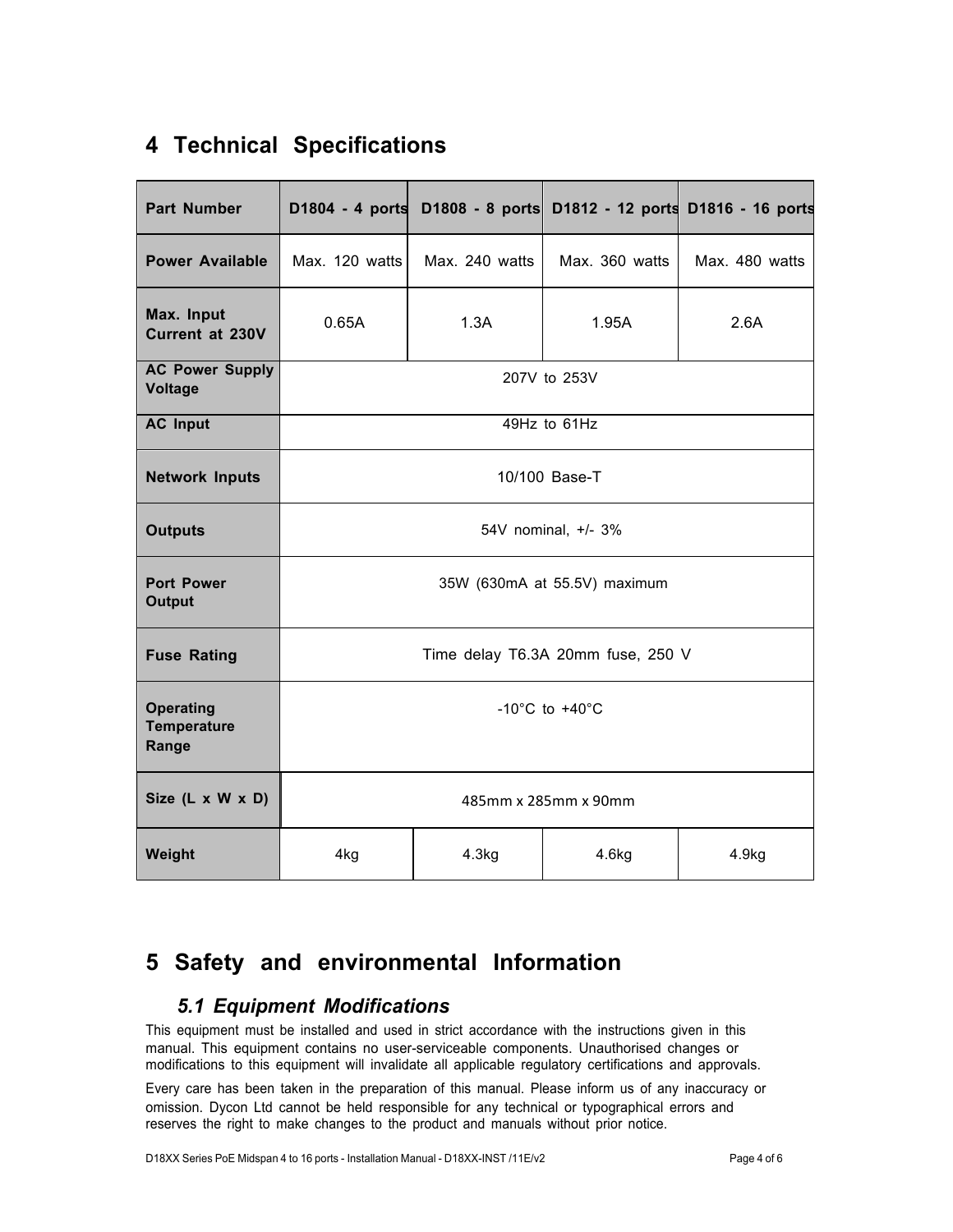Dycon Ltd makes no warranty of any kind with regard to the material contained within this document including, but not limited to, the implied warranties of merchantability and fitness for a particular purpose. Dycon Ltd shall not be liable nor responsible for incidental or consequential damages in connection with the furnishing, performance or use of this material.

## *5.2 Power Cord Requirements*

Power cords must meet the requirements for the country they are used in.

- The Dycon PoE Midspan must have access to a power outlet. Disconnect the power cord from the outlet, to eliminate power from the device.
- The flexible cord that connects to the Dycon PoE Midspan must have a configuration to connect with an EN60320/IEC320 inlet connector.
- According to the EN60950/IEC 950 specifications, this device functions under Safety Extra Low Voltage (SELV) conditions. The conditions are true if the equipment and the connected device function under SELV conditions.
- The Dycon PoE Midspans meet EN60950 safety standards (displayed in the back of the product).

Europe and South America

| Switzerland    | The supply plug must comply with SEV/ASE 1011.                                                                                                                                                                                              |  |
|----------------|---------------------------------------------------------------------------------------------------------------------------------------------------------------------------------------------------------------------------------------------|--|
| Denmark        | The supply plug must comply with section 107-2-D1, standard DK2-1a or<br>DK2-5a.                                                                                                                                                            |  |
| United Kingdom | The Dycon PoE Midspan is covered by General Approval (section 1.16.060),<br>NS/G/12345/J100003, for indirect connection to a public telecommunication<br>system.                                                                            |  |
| France/Peru    | IT equipment cannot power this device. In the case of an IT-powered<br>device, the unit needs to be powered by 230V through an isolation<br>transformer with a ratio of 1:1 and the secondary connection (Neutral) is<br>properly grounded. |  |

## *5.3 Precautions*

Please read the following carefully before installing and connecting the system to a power source.

- 1. Only qualified and trained service personnel (in accordance with IEC 60950 and AS/NZS 3260) should install, replace, or service the equipment. Install the system in accordance with country or national codes.
- 2. The building where this product is used, requires a fuse or circuit breaker no larger than 10A, 230 VAC. The building facility must protect the Dycon PoE Midspan from over-current or short-circuits.
- 3. Read the Hardware Setup procedure before connecting the Dycon PoE Midspan to a power source (this includes power cord requirements).
- 4. Do not operate the product in an area that exceeds the maximum recommended ambient temperature of 40°C to avoid overheating the Dycon PoE Midspan. Allow at least between 7.5 and 10.5cm clearance around all ventilation openings.
- 5. Do not stack the chassis on any other equipment to support its weight. Shelf-mounted equipment requires a stable and durable surface. Do not push or pull on the Dycon PoE Midspan while installing.
- 6. The Dycon PoE Midspan consists of two (2) rows of "Data" and "Data and Power" ports. The ports use 8P8C modular data sockets.
- 7. Connect only 8P8C modular cables to these sockets: do not connect telephone cables in these ports.
- 8. Do not work on the Dycon PoE Midspan equipment, connect or disconnect cables when there is lightning.